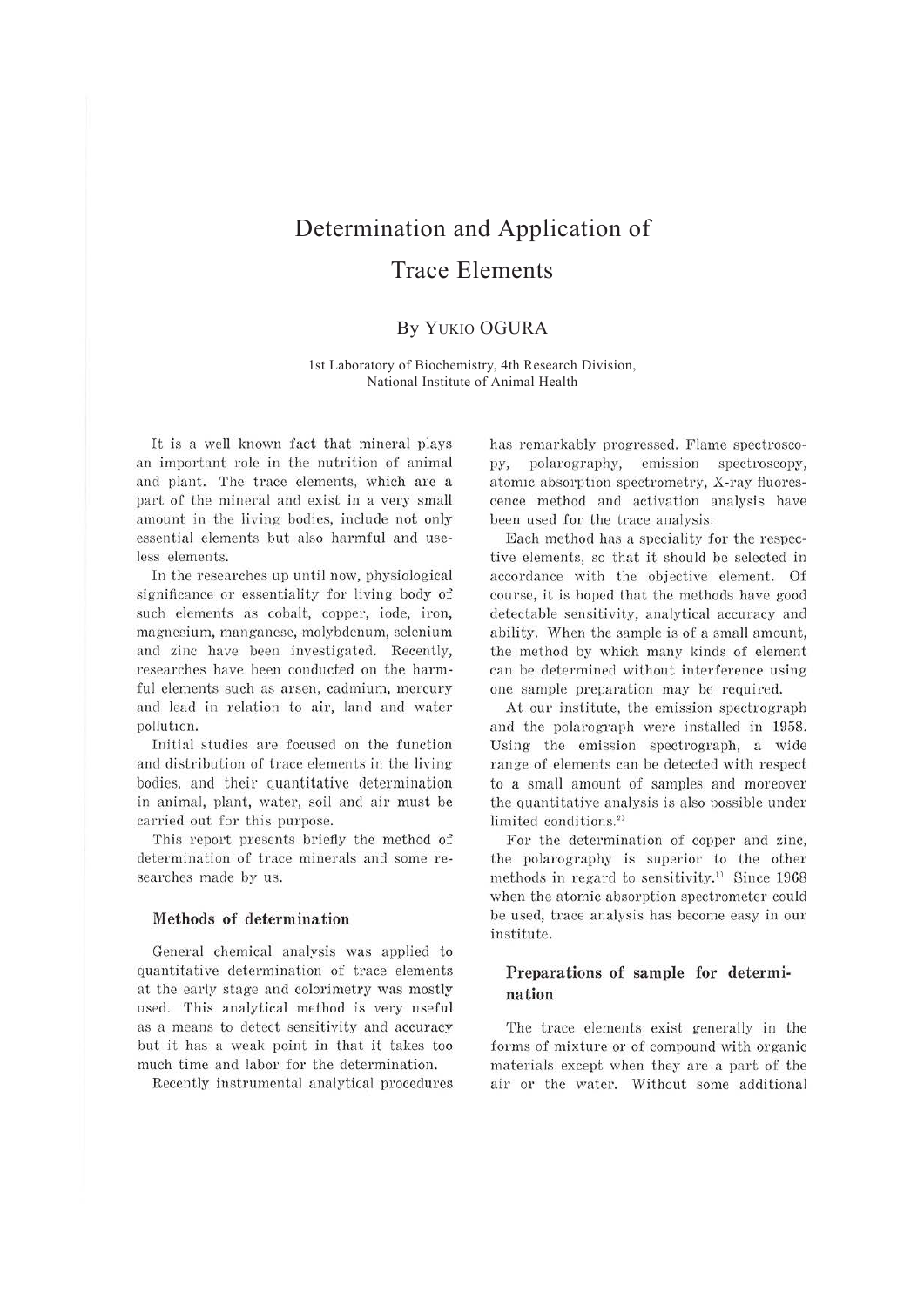treatment, every method of determination can scarcely be applied directly.

When the content of element measured is of smaller amount, more volume of material, labor and time are needed for the determination. Ashing procedure can not be omitted in the analytical process because of the concentration of trace component. The precision of analysis depends greatly upon those procedures.

For such elements at high temperature as cobalt, iron, managenese and molybdenum, which are unvolatile at high temperature, dry ashing of using the electric muffle at more than 450°C is employed. This dry ashing procedure can deal with a large amount of materials without any dangers and any contamination from chemical reagents.

In our laboratory, using atomic absorption the contents of copper, iron, manganese and zinc in pasture grass were measured after dry ashing at  $350-700$ °C.

Satisfactory results were obtained when one gram of samples was ashed at 450°C for three hours and was treated with hydrofluoric acid.<sup>6,7)</sup> In the case of blood or hair, dry ashing under 500°C is applied for the determination of copper and zinc.

When volatile elements such as arsen, cadmium, mercury, iode, lead and selenium were determined, wet ashing should be taken using such acids as nitric, sulfuric and perchloric.

In the low temperature ashing apparatus which has been sold since two or three years, the samples can be ashed at a low temperature of less than 2oo·c, utilizing the oxygen of its excited states. Thus, the recoveries of volatile trace elements are excellent. Low temperature ashing is suitable when some elements containing volatile elements are determined in one sample preparation.

## Molybdenum poisoning- of milch cow by aerosol contamination

In the spring of 1964, the outbreak of molybdenum poisoning of milch ocw by aerosol

contamination from the factory occurred at the "A" district in Hyogo Prefecture.3i The large amount of molybdenum was detected from forage plants supplied to cows by emission spectroscopy after dry ashing procedure.

As shown in Table 1, the molybdenum con-

| Table 1. | Molybdenum content in forage |  |  |                                |  |  |
|----------|------------------------------|--|--|--------------------------------|--|--|
|          |                              |  |  | crops at "A" district in Hyogo |  |  |
|          | Prefecture                   |  |  |                                |  |  |

| Sample      | No.                     | Mo ppm/dry basis |
|-------------|-------------------------|------------------|
| Rice straw  | 1                       | 249.0            |
|             | $\overline{2}$          | 19.0             |
|             | 3                       | 28.0             |
|             | $\overline{4}$          | 167.0            |
|             | 5                       | 478.0            |
| Cabbage     | 1                       | 68.6             |
|             | $\overline{2}$          | 194.4            |
|             | 3                       | 68.0             |
| Oat soiling | $\mathbf{1}$            | 89.0             |
|             | $\overline{\mathbf{2}}$ | 25.2             |
|             | $\sqrt{3}$              | 91.3             |
| Clover      | $\mathbf{1}$            | 224.0            |
|             | $\overline{\mathbf{2}}$ | 484.0            |
| Turnip      | 1                       | 55.3             |
|             | $\boldsymbol{2}$        | 1, 7             |
|             | 3                       | 64.0             |

tent of pasture grass in this district was abnormally high and was about one hundred times higher than that of pasture grass in other districts.

The milch cow in this area showed such characteristic clinical symptoms as distinctive diarrhea, anorexia, fading of coat color and abnormally high molybdenum content in the blood that it was apparent the animals suffered from molybdenum poisoning.

On the other hand, the molybdenum content in the soil and milk vetch (Renge) at every 200-m spot centering the factory was determined and the molybdenum content was increased centripetally.

From this fact, it was substantiated that the origin of contamination was the neighboring molybdenum refining factory. The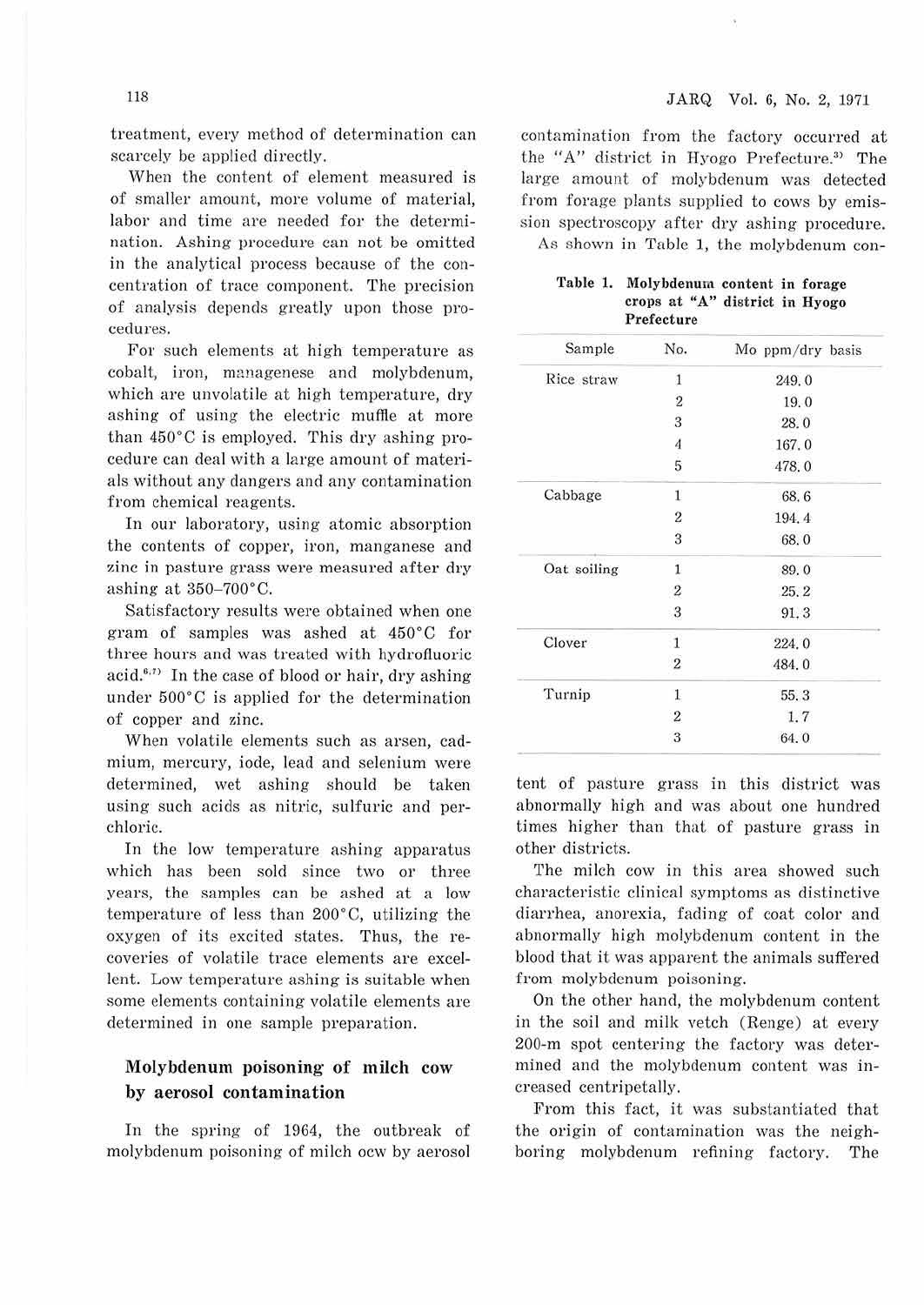

Fig. 1. Emission spectrographic photograph of forage crops

Fe lines are 1st, 7th, 13th and 19th from the above; rice straw-2nd-6th, cabbage-8th-10th, oat-11th, 12th & 14th, clover-15th-17th and turnip-18th, 20th and 21st.

150

molybdenum content of milk vetch obtained at places of one km from the factory was over 10 ppm per dry basis.

## Trace elements of rice straw

By the use of the direct reader emission method, many kinds of elements can be determined in one sample preparation at the same time. But the fact is that it was difficult to determine simultaneously every element: for instance, cobalt which needs a large volume of samples because of very little trace contents and of level less than the limits of detectability; manganese which does not need a large volume because of a large amount of contents and of a high sensitivity.

Some 260 samples of the rice straws produced in the paddy field in 1966 were collected from almost all over Japan. Copper(Cu), chromium(Cr), iron(Fe), molybdenum, nickel (Ni), tin(Sn) and lead(Pb) were determined by emission spectrography, and zinc(Zn) was analyzed by polarography.<sup>4)</sup> The results are shown in Fig. 2.

Although there was difference according to



Fig. 2. Contents of trace elements in rice straw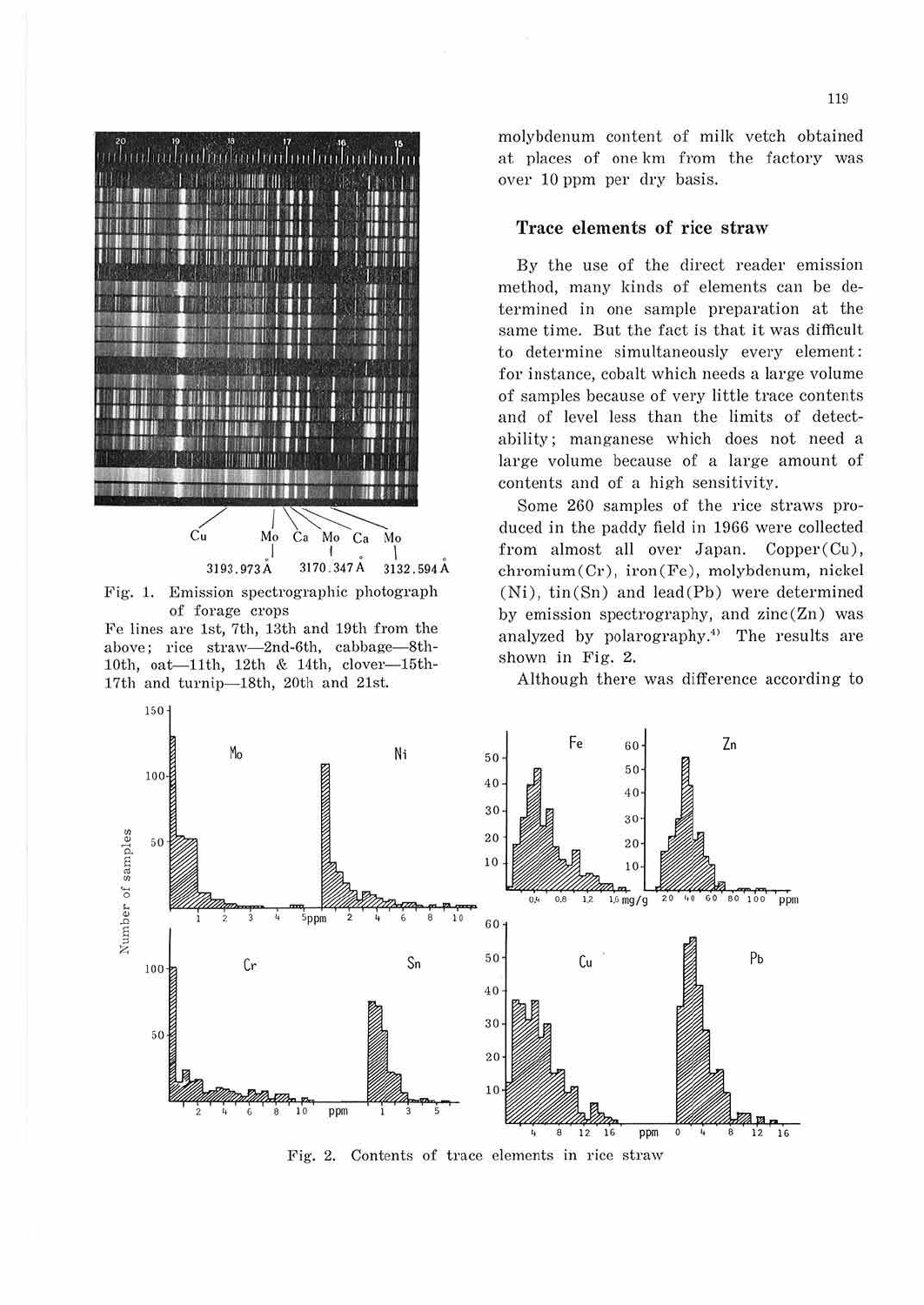the soils of paddy fields, fertilization and species, it seemed to represent the trace mineral contents of rice straw in Japan.

#### **Trace elements of pasture grass**

By the atomic absorption analysis several kinds of elements were possible to be determined on one gram of pasture. $^{57}$  One gram sample of dry pulverized material was ashed for three to four hours at 450°C., treated with hydrofluoric acid, and was made into 0.5 N hydrochloric acid solution.

Copper was determined on 10 times diluted solution, iron and manganese on 50 to 100 times solution and zinc on 10 to 100 times solution. Calcium and magnesium which are not trace elements, can easily be determined by diluting further the solution.

The results of determined on the above four elements in pasture cutting four times a year at the same range are shown in Fig. 3.

In this range, copper and zinc contents of pasture were higher than that of the other range. The variance of copper content was little throughout the year. It may be considered that the large variance of iron and manganese contents was due to the variation of grassland consisting of grass and legume.

## **Copper, iron and zinc contents** in **blood serum**

By the atomic absorption, contents of copper, iron and zinc were determined directly by quite low dilutions of serum with water. The average of copper, iron and zinc contents in the blood serum of 40 healthy cattle in the Tochigi Prefecture was 81  $\pm$ 19.5  $\gamma$ /dl, 188  $\pm$ 29.2  $\gamma$ /dl and 83  $\pm$ 13.3  $\gamma$ /dl respectively. These values are considered as normal in cattle.



Fig. 3. Contents of trace elements in pasture grass